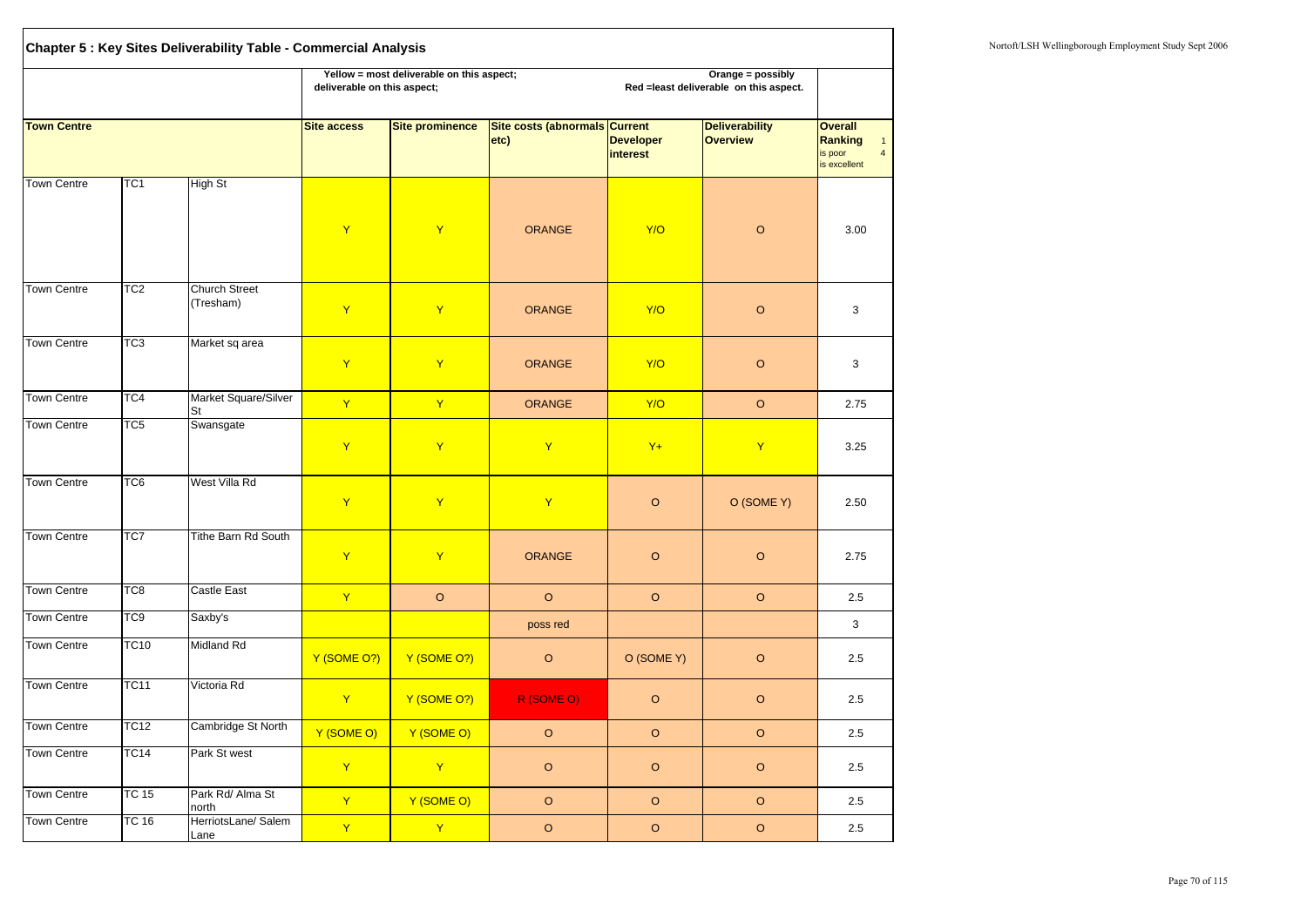| <b>Town South</b> |                  |                                                                  | <b>Site access</b>                     | <b>Site prominence</b> | Site costs (abnormals Current |                                      | <b>Deliverability</b>       | Rank block   |
|-------------------|------------------|------------------------------------------------------------------|----------------------------------------|------------------------|-------------------------------|--------------------------------------|-----------------------------|--------------|
|                   |                  |                                                                  |                                        |                        | etc)                          | <b>Developer</b>                     | <b>Overview</b>             | $1 - 4$      |
|                   |                  |                                                                  |                                        |                        |                               | <i>interest</i>                      |                             |              |
| <b>Town South</b> | TS <sub>1</sub>  | Dennington Industrial<br>Estate                                  | $\mathsf{Y}$                           | $\mathbf{Y}$           | $\circ$                       | $\circ$                              | $\circ$                     | 2.75         |
|                   |                  |                                                                  |                                        |                        |                               |                                      |                             |              |
| <b>Town East</b>  |                  |                                                                  | <b>Site access</b>                     | <b>Site prominence</b> | Site costs (abnormals Current |                                      | <b>Deliverability</b>       | Rank block   |
|                   |                  |                                                                  |                                        |                        | etc)                          | <b>Developer</b><br><i>interest</i>  | <b>Overview</b>             | $1 - 4$      |
| <b>Town East</b>  | E <sub>1</sub>   | Eastfield Rd                                                     |                                        |                        |                               |                                      |                             |              |
|                   |                  |                                                                  | Y (SOME O)                             | Y (SOME O)             | $\mathsf O$                   | Y/O                                  | $\mathsf O$                 | 2.75         |
| <b>Town East</b>  | E2               | <b>Station Island/Main St</b>                                    | G (by rail)<br>Y (by road)<br>(Some O) | Y (SOME O)             | Y (SOME O)                    | $\mathbf Y$                          | Y/O                         | 3.50         |
| <b>Town East</b>  | E <sub>3a</sub>  | Lawrence Leyland<br>West                                         | O NOW<br>(FUTURE Y/O)                  | $\circ$                | $\circ$                       | <u>Y OF NORTHERN </u><br><b>PART</b> | O OF NORTERN<br><b>PART</b> | 2.50         |
| <b>Town East</b>  | E <sub>3</sub> b | Abattoir / Latter Days<br><b>Saints</b>                          | <b>NOW RED</b><br>(FUTURE Y/O)         | $\circ$                | O (SOME RED)                  | O (SOME Y)                           | $\mathbf{Y}$                | 2.5          |
| <b>Town East</b>  | E4               | Laurence Leyland<br>East                                         | NOW O<br>(FUTURE Y/O)                  | $\circ$                | $\circ$                       | O (SOME Y)                           | $\circ$                     | 2.50         |
| <b>Town East</b>  | E <sub>5</sub>   | <b>Rixon Rd South</b>                                            | $\mathbf{Y}$                           | $\mathsf{Y}$           | Y (SOME O)                    | $\circ$                              | $\circ$                     | 2.75         |
| Town East         | E <sub>6</sub>   | Rixon Rd North East                                              | $\mathbf{Y}$                           | $\mathbf{Y}$           | Y (SOME O)                    | $\circ$                              | $\circ$                     | 2.75         |
| Town East         | E7               | <b>Rixon Rd North West</b>                                       | $\mathbf{Y}$                           | Y                      | O (SOME Y)                    | $\circ$                              | $\circ$                     | 2.75         |
| <b>Town East</b>  | E8               | Rixon Rd /Bevan<br>Close                                         | $\mathbf{Y}$                           | $\mathbf{Y}$           | Y (SOME O)                    | <b>SOME O</b>                        | Some O                      | 2.75         |
| <b>Town East</b>  | E <sub>9</sub>   | Sanders Rd East                                                  | $\overline{Y}$                         | $\overline{Y}$         | Y                             | $\circ$                              | Y/O                         | $\mathbf{3}$ |
| Town East         | E10              | Sanders Rd West                                                  | $\overline{Y}$                         | $\overline{Y}$         | $\overline{Y}$                | $\overline{Y}$                       | $\overline{Y}$              | $\mathbf{3}$ |
| Town East         | E11              | Sports Ground                                                    | Y/O                                    | Y/O                    | Y/O                           | $\mathsf{Y}$                         | $\mathbf{Y}$                | 3.5          |
| <b>Town East</b>  | E12              | Finedon Ind.Estate                                               |                                        |                        |                               |                                      |                             | $\mathbf{3}$ |
|                   | E14              | South of Rixon Rd,<br>North of Finedon Rd,<br>East of allotments | $\mathbf{Y}$                           | $\mathbf{Y}$           | $\mathsf O$                   | $\mathbf{Y}$                         | $\circ$                     | 2.75         |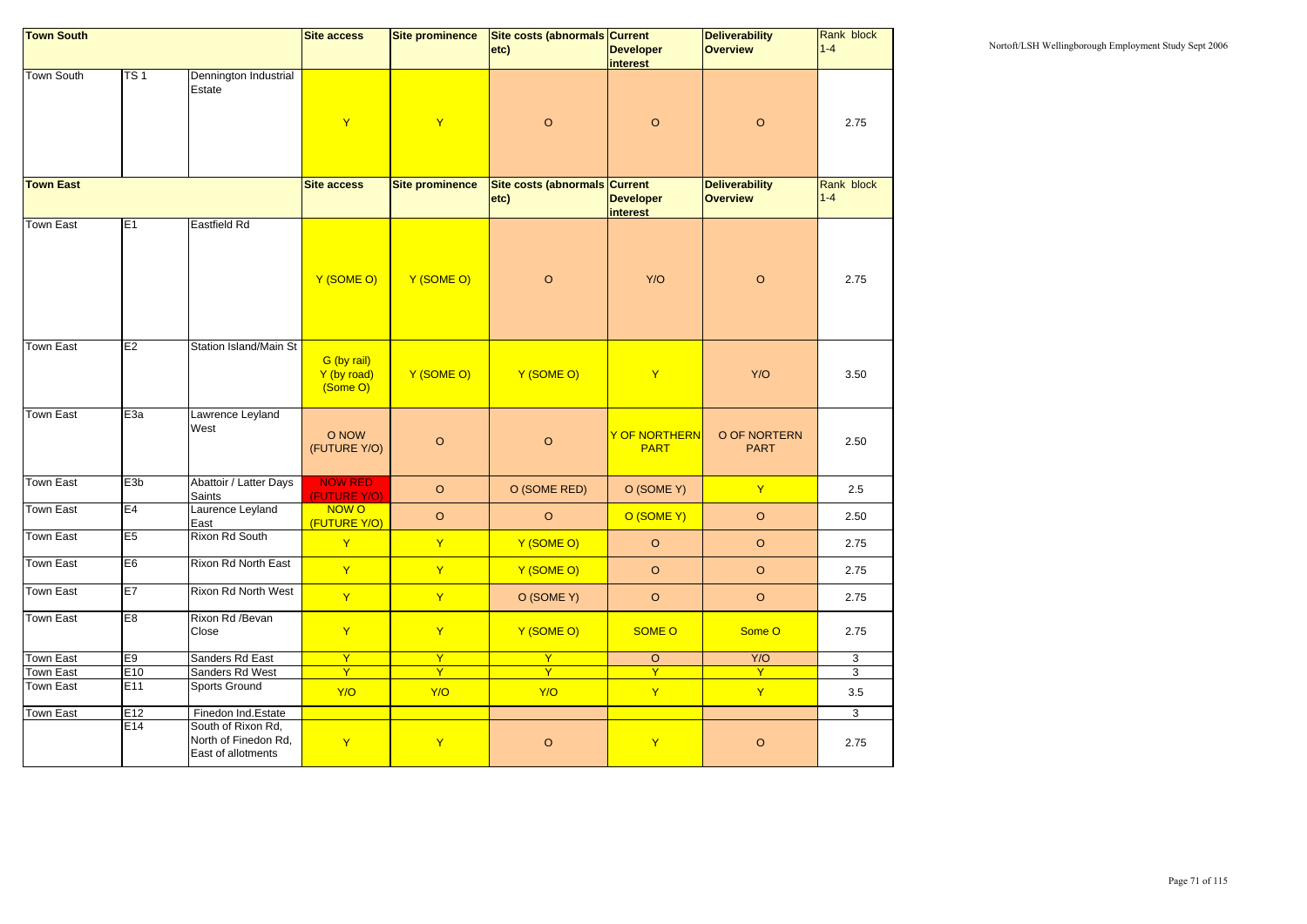| <b>East of Weast</b> |                 |                               | <b>Site access</b>            | <b>Site prominence</b> | Site costs (abnormals Current<br>etc) | <b>Developer</b><br><i>interest</i> | <b>Deliverability</b><br><b>Overview</b> | <b>Rank block</b><br>$1 - 4$ |
|----------------------|-----------------|-------------------------------|-------------------------------|------------------------|---------------------------------------|-------------------------------------|------------------------------------------|------------------------------|
| <b>East East</b>     | EE <sub>1</sub> | Hillside Farm                 | O NOW<br>(FUTURE Y/Y+)        | Y (SOME<br>ORANGE)     | $\circ$                               | $\circ$                             | $\mathsf{Y}$                             | 3.00                         |
| <b>East East</b>     | EE <sub>2</sub> | <b>Finedon Rd West</b>        | Y NOW (G IN<br><b>FUTURE)</b> | $Y+$                   | Y/O                                   | $\circ$                             | Y                                        | 3.25                         |
| East East            | EE <sub>3</sub> | <b>Ryebury Farm</b>           | $\mathsf{Y}$                  | Y/O                    | $\overline{O}$                        | $\circ$                             | $\circ$                                  | 2.75                         |
| <b>East East</b>     | EE4             | Carrol Spring Farm            | Y/O                           | Y/O                    | O (SOME RED)                          | $\circ$                             | $\circ$                                  | 2.75                         |
| East East            | EE <sub>5</sub> | Sidegate Lane south           | Y/O                           | $\circ$                | O (SOME RED)                          | $\mathbf Y$                         | Y                                        | 3.00                         |
| <b>East East</b>     | EE <sub>6</sub> | Finedon Hill Farm             | O NOW<br>(Y FUTURE)           | O NOW<br>(Y FUTURE)    | $\circ$                               |                                     | $\circ$                                  | 2.5                          |
| <b>East East</b>     | EE7             | Top Lodge Farm                | Y/O                           | Y/O                    | $\mathsf O$                           | $\circ$                             | $\circ$                                  | 2.75                         |
| East East            | EE8             | South View Farm<br>West       | O NOW<br>(Y FUTURE)           | O NOW<br>(Y FUTURE)    | $\circ$                               | $\circ$                             | $\circ$                                  | 2.5                          |
| <b>East East</b>     | EE9             | South View Farm<br>North West | O NOW<br>(Y FUTURE)           | $\mathsf{Y}$           | $\mathsf{Y}$                          | <b>Y/O?</b>                         | $\mathsf{Y}$                             | 3.25                         |
| <b>East East</b>     | <b>EE10</b>     | South View Farm<br>Central    | O NOW<br>(Y FUTURE)           | O NOW<br>(Y FUTURE     | $\circ$                               | $\circ$                             | $\circ$                                  | 2.75                         |
| <b>East East</b>     | <b>EE11</b>     | South View Farm East          | O NOW                         | O NOW                  | $\mathsf O$                           | $\circ$                             | $\circ$                                  | 2.75                         |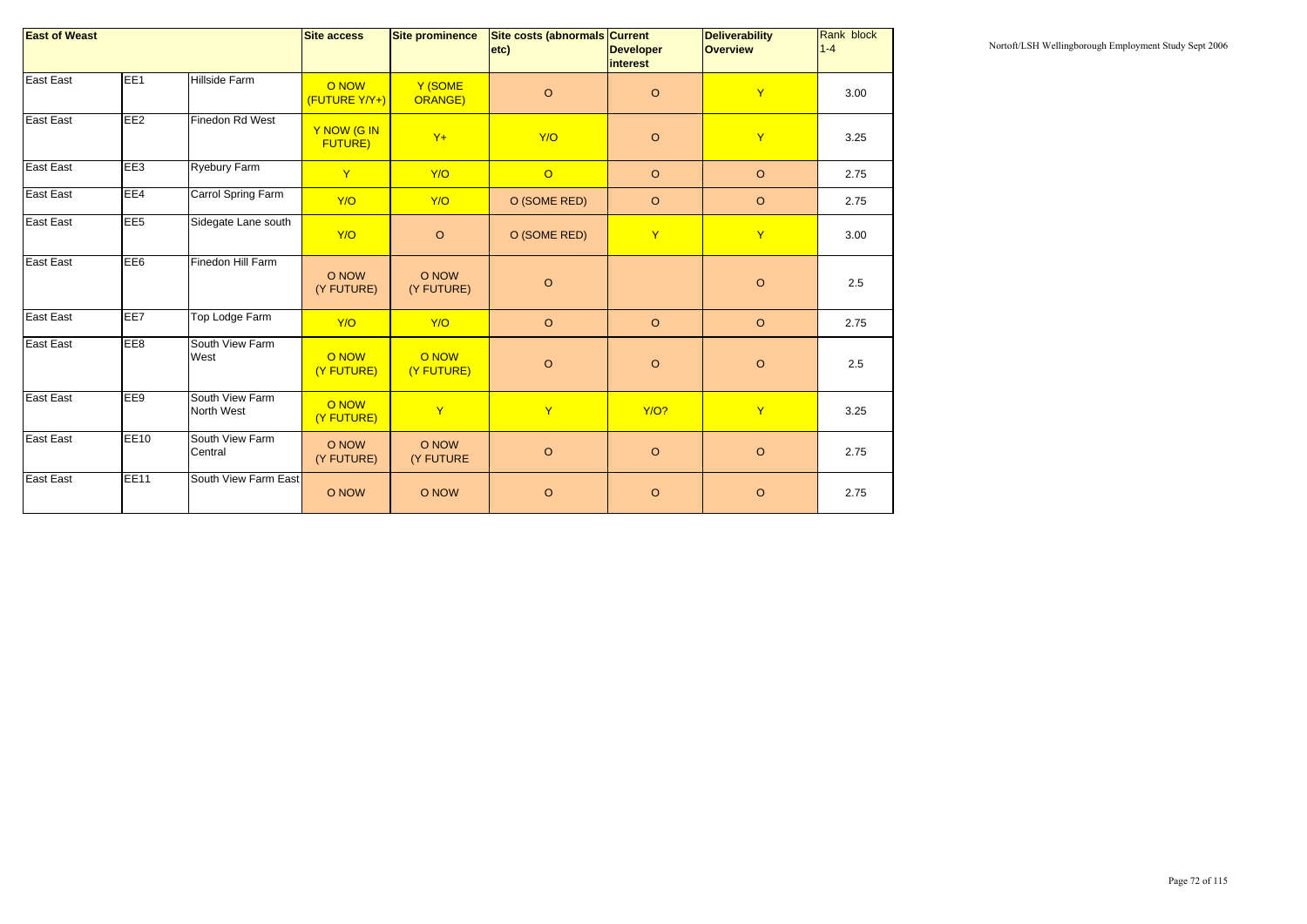| <b>North of Town</b> |                           |                                        | <b>Site access</b> | <b>Site prominence</b> | Site costs (abnormals Current                |                                     | <b>Deliverability</b><br><b>Overview</b> | Rank block<br>$1 - 4$ |
|----------------------|---------------------------|----------------------------------------|--------------------|------------------------|----------------------------------------------|-------------------------------------|------------------------------------------|-----------------------|
|                      |                           |                                        |                    |                        | $ $ etc $ $                                  | <b>Developer</b><br><i>interest</i> |                                          |                       |
| <b>Town North</b>    | N <sub>1</sub>            | The Slips South                        |                    |                        |                                              |                                     |                                          |                       |
|                      |                           |                                        | $\circ$            | $\circ$                | $\mathsf O$                                  | $\mathbf{Y}$                        | $\mathbf{Y}$                             | 3                     |
| <b>Town North</b>    | N <sub>2</sub>            | East of Redhill Grange                 | O (SOME Y)         | O (SOME Y)             | $\mathsf O$                                  | $\circ$                             | $\circ$                                  | 2.75                  |
| <b>Town North</b>    | N <sub>3</sub>            | West of Redhill<br>Grange              | Y (SOME O)         | $\mathsf{Y}$           | $\mathsf O$                                  | Y (some orange)                     | O (some Y)                               | 3                     |
| <b>Town North</b>    | N <sub>4</sub>            | Wellingborough<br>Grange farm          | $\mathsf{Y}$       | $\mathsf{Y}$           | $\mathsf O$                                  | $\mathbf Y$                         | Y (SOME O)                               | 3.25                  |
| <b>Town North</b>    | N <sub>5</sub>            | <b>Pulse Park</b>                      | $\circ$            | $\circ$                | $\mathsf O$                                  | $\circ$                             | O (SOME Y)                               | 2.5                   |
| <b>West Of Town</b>  |                           |                                        | <b>Site access</b> | <b>Site prominence</b> | Site costs (abnormals Current<br>$ $ etc $ $ | <b>Developer</b><br><i>interest</i> | <b>Deliverability</b><br><b>Overview</b> | Rank block<br>$1 - 4$ |
| <b>Town West</b>     | W <sub>1</sub>            | <b>Vivians Covert</b>                  | O (SOME Y)         | O (SOME Y)             | $\mathsf O$                                  | Y/O                                 | Y/O                                      | 2.75                  |
| <b>Town West</b>     | W <sub>2</sub>            | Corrie's Spinney                       | O (SOME Y)         | O (SOME Y)             | $\mathsf O$                                  | Y/O                                 | Y/O                                      | 2.75                  |
| <b>Town West</b>     | W <sub>3</sub>            | Park Farm South<br>extention           | O (SOME Y)         | O (SOME Y)             | $\circ$                                      | Y/O                                 | Y/O                                      | 2.75                  |
| <b>Town West</b>     | W4                        | South of Park Farm<br>Way              | O (SOME Y)         | O (SOME Y)             | $\mathsf O$                                  | Y/O                                 | Y/O                                      | 2.75                  |
| <b>Town West</b>     | W <sub>5</sub>            | South East of Wilby<br>(Hampton Brook) | Y (SOME O)         |                        | $\mathsf O$                                  | $\mathsf{Y}$                        | $\mathbf{Y}$                             | 3.5                   |
| <b>Town West</b>     | W <sub>6</sub>            | Park Farm Huxley<br>Close              | $\mathsf{Y}$       | $\mathbf{Y}$           | $\mathsf{Y}$                                 | $\mathsf{Y}$                        | $\mathsf{Y}$                             | 3.5                   |
| <b>South Of Town</b> |                           |                                        | <b>Site access</b> | <b>Site prominence</b> | Site costs (abnormals Current<br>$ $ etc $ $ | <b>Developer</b><br><i>interest</i> | <b>Deliverability</b><br><b>Overview</b> | Rank block<br>$1 - 4$ |
| Town South           | $\overline{\mathsf{s}}$ 1 | South West of Wilby<br>Roundabout      | O (SOME Y)         | $\mathbf{Y}$           | $\circ$                                      | $\circ$                             | $\circ$                                  | 3                     |
| Town South           | $\overline{S2}$           | South of Prison                        | $\mathsf R$        | $\mathsf R$            | $\mathsf O$                                  | $\circ$                             | $\circ$                                  | 2.5                   |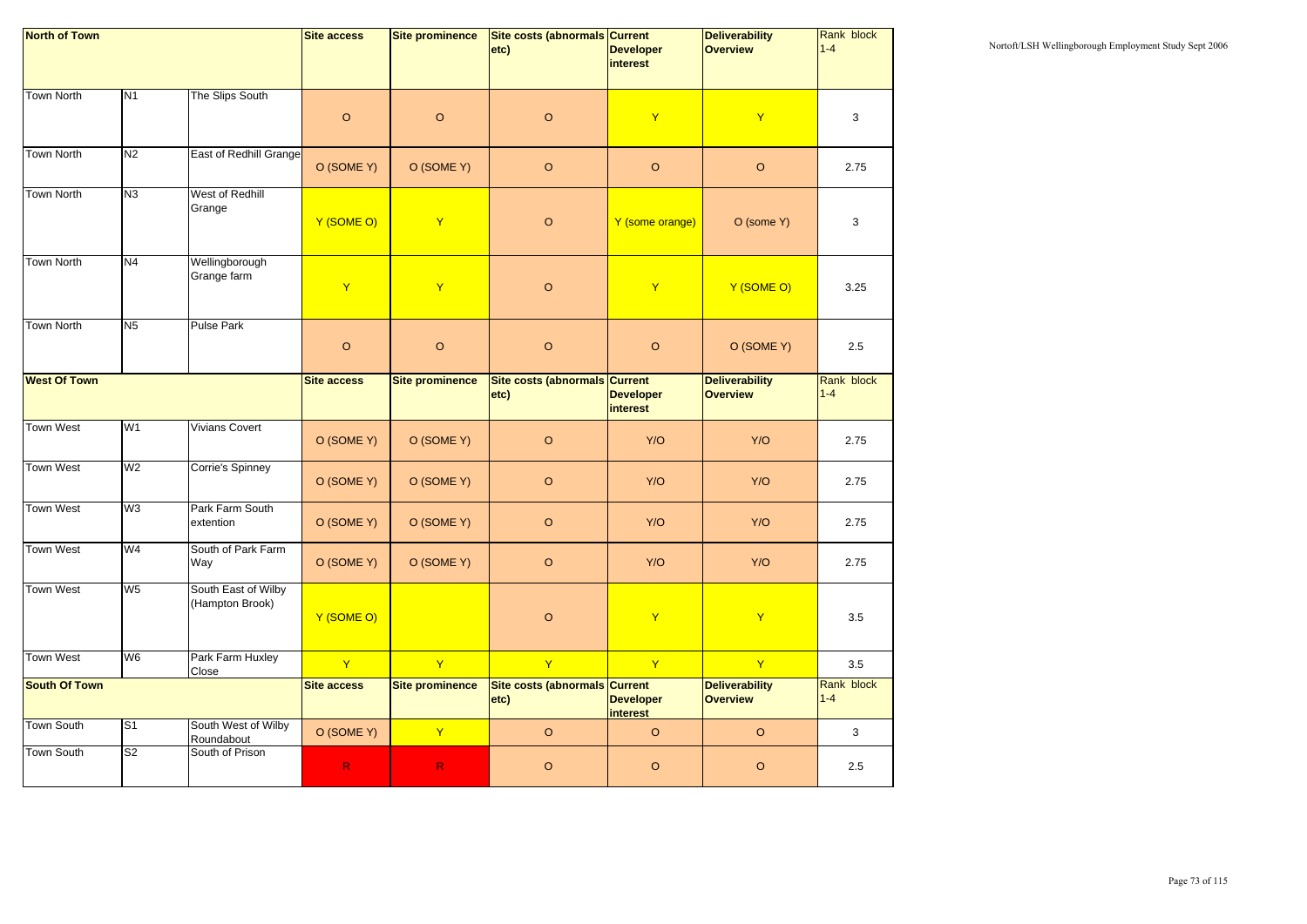## **Chapter 5 : Key Sites Deliverability Table - Sustainability Analysis**

| Site               |     | NNH No. Site No. Name |                                   | <b>Comments</b>                                                                                                                                                                                                   | Sensitivity Analyses: Low: Yellow; through orange up to; Red: High |                     |                                    |                              |                                                     |                                                                 |                  |                                                                         |                                   |  |  |  |
|--------------------|-----|-----------------------|-----------------------------------|-------------------------------------------------------------------------------------------------------------------------------------------------------------------------------------------------------------------|--------------------------------------------------------------------|---------------------|------------------------------------|------------------------------|-----------------------------------------------------|-----------------------------------------------------------------|------------------|-------------------------------------------------------------------------|-----------------------------------|--|--|--|
| <b>Town Centre</b> |     |                       |                                   | The emerging Town Centre Area Action Plan will<br>further inform how these sites may support<br>employment delivery. The High St SPD has been                                                                     | Landscape                                                          | <b>Biodiversity</b> | <b>Cultural</b><br><b>Heritage</b> | <b>Sustainable</b><br>access | <b>Access to</b><br>employees and<br>deprived wards | <b>impact on existing Proposed LDF</b><br>housing/other<br>uses | "Strategic Gap"? | <b>Planning Policy</b>                                                  | <b>Overall</b><br>Ranking<br>poor |  |  |  |
|                    |     |                       |                                   | adopted. Most likely all sites will be mixed with only<br>limited B1 opportunities                                                                                                                                |                                                                    |                     |                                    |                              |                                                     |                                                                 |                  |                                                                         | is excellent                      |  |  |  |
| Town Centre        | n/a | TC <sub>1</sub>       | <b>High St</b>                    | As per High St SPD. B1 @ 1500sqm net                                                                                                                                                                              |                                                                    |                     | some red                           |                              |                                                     |                                                                 | n/a              |                                                                         | 4.00                              |  |  |  |
| <b>Town Centre</b> | n/a | TC <sub>2</sub>       | <b>Church Street</b><br>(Tresham) | To be planned under Church St/ Market St<br>development brief. In Town Centre Masterplan.<br>Currently education use.                                                                                             |                                                                    |                     |                                    |                              |                                                     |                                                                 | n/a              |                                                                         | 4.00                              |  |  |  |
| <b>Town Centre</b> | n/a | TC3                   | Market sq area                    | Church St south to Market St. To be planned under<br>Church St/ Market st development brief. In Town<br>Centre Masterplan. Currently mainly A1 and public<br>open space.                                          |                                                                    |                     | some red                           |                              |                                                     |                                                                 | n/a              |                                                                         | 3.50                              |  |  |  |
| Town Centre        | n/a | TC4                   | Market<br>Square/Silver St        | Between Market Street and Church St. Mainly A1, A2,<br>43, A4 and A5.                                                                                                                                             |                                                                    |                     | some orange                        |                              |                                                     |                                                                 | n/a              |                                                                         | 3.50                              |  |  |  |
| <b>Town Centre</b> | n/a | TC5                   | Swansgate / 12<br>Sheep St        | New development of Swansgate. Current revamp will<br>be completed and ready for occupation in the autumn<br>2006 high quality office building of 21,000 sq ft (1,591<br>sqm). In Town Centre Masterplan           |                                                                    |                     | some orange                        |                              |                                                     |                                                                 | n/a              |                                                                         | 4.00                              |  |  |  |
| <b>Town Centre</b> | n/a | TC <sub>6</sub>       | West Villa Rd                     | Lothersdale House / Oxford House. In intensification<br>poss. Redevelopment expensive. Car parking issues<br>need basement so expensive. In Town Centre<br>Masterplan and currently B1.                           |                                                                    |                     | some orange                        |                              |                                                     |                                                                 | n/a              |                                                                         | 4.00                              |  |  |  |
| <b>Town Centre</b> | n/a | TC7                   | <b>Tithe Barn Rd</b><br>South     | Council offices various parking areas. Demolition of<br>WBC offices. Heritage and Flood issues. Ownership<br>of backland car parks? Need basement car parking.<br>Needs prestigious scheme?? Currently B1.        |                                                                    |                     | some red                           |                              |                                                     |                                                                 | n/a              |                                                                         | 3.50                              |  |  |  |
| <b>Town Centre</b> | n/a | TC8                   | Castle Area                       | Between Theatre and Castle St. Would need<br>basement parking. Ownership of north edge?<br>Possible cultural quarter in Town Centre Masterplan                                                                    |                                                                    |                     | some orange                        |                              |                                                     |                                                                 | n/a              |                                                                         | 4.00                              |  |  |  |
| Town Centre        | n/a | TC9                   | Saxby's                           | Potential here at the the current factory site plus other<br>properties along Midalnd Rd frontage.                                                                                                                |                                                                    |                     |                                    |                              |                                                     | existing factory so<br>might be Y                               | n/a              | change from B2 to<br>B1: traffic issues at<br>peak along midland<br>rd2 | 3.50                              |  |  |  |
| Town Centre        | n/a | <b>TC10</b>           | Midland Rd                        | Between Town Centre and Station; unspecific<br>intensification, would compete with residential? Poss<br>incl Saxby's which would be B1/B2 to B1. Limited A2<br>Services and C1 Hotel at present                   |                                                                    |                     |                                    |                              |                                                     |                                                                 | n/a              |                                                                         | 4.00                              |  |  |  |
| Town Centre        | n/a | TC11                  | Victoria Rd West                  | Aldi, Matlan, Post Office Tel.Exchange, Midland Rd<br>frontage. Competition with retail. Not viable to develop<br>car parks as MSCP to free up land? Cost of<br>TelExchange switchboards? Mainly A1,A2, A3,A4 and |                                                                    |                     |                                    |                              |                                                     |                                                                 | n/a              |                                                                         | 4.00                              |  |  |  |
| Town Centre        | n/a | <b>TC12</b>           | Park Rd East and<br>Cambridge St  | Park Rd/Alma St/Chequers Lane factory/workshops<br>etc Workshops behind St, +Victoria Rd frontage.<br>Possible location for new MSCP as well as retail?<br>Mainly A1, A2, A3, A4 and A5.                          |                                                                    |                     |                                    |                              |                                                     |                                                                 | n/a              |                                                                         | 3.50                              |  |  |  |
| Town Centre        | n/a | <b>TC14</b>           | Park Rd West                      | Btw Church St and Great Park St; works/car<br>park/West End DIY. Possible location for new MSCP<br>as well as retail?? Currently A1.A3 and A4.                                                                    |                                                                    |                     | some orange                        |                              |                                                     |                                                                 | n/a              |                                                                         | 4.00                              |  |  |  |
| <b>Town Centre</b> | n/a | <b>TC 15</b>          | Park Rd/ Alma St<br><b>orth</b>   | Garage to Park St frontage. Currently some A1,<br>A2?)                                                                                                                                                            |                                                                    |                     |                                    |                              |                                                     |                                                                 | n/a              |                                                                         | 4.00                              |  |  |  |
| Town Centre        | n/a | <b>TC 16</b>          | St Jonhs St North                 | Vauxhall garage and club opposite Hatton St. In<br>(current) Local Plan as housing site.                                                                                                                          |                                                                    |                     | some orange                        |                              |                                                     |                                                                 | n/a              |                                                                         | 3.50                              |  |  |  |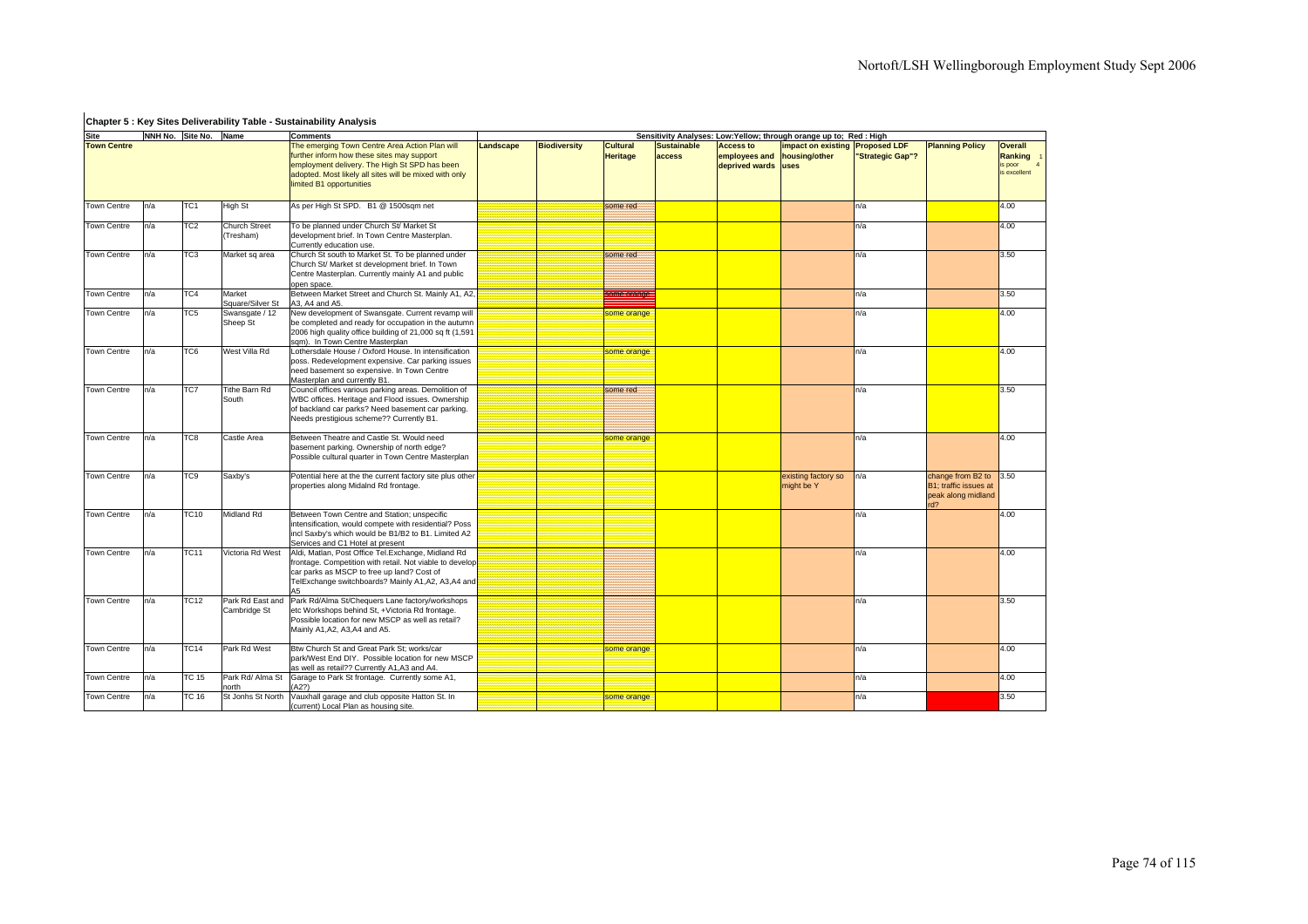| <b>Town South</b>      |                                    |                 |                                                                     | Intensification unlikely to yield a net increase but may Landscape<br>provide B1 instead of B2/B8? Not likely to make<br>significant changes in the foreseeable future.                               |           | <b>Biodiversity</b> | Cultural<br>Heritage | <b>Sustainable</b><br>access | Deprivation        | impact on existing<br>housing/other uses | <b>Proposed LDF</b><br>"Strategic Gap"? | <b>Planning Policy</b> | Rank block<br>$1 - 4$ |
|------------------------|------------------------------------|-----------------|---------------------------------------------------------------------|-------------------------------------------------------------------------------------------------------------------------------------------------------------------------------------------------------|-----------|---------------------|----------------------|------------------------------|--------------------|------------------------------------------|-----------------------------------------|------------------------|-----------------------|
| <b>Town South</b>      | n/a                                | TS 1            | Denington<br><b>Industrial Estate</b>                               | Redevelop potential?? Focus on B2 to B1<br>intensification? Retail competition? Where would B2<br>go? (Copela need?)                                                                                  |           |                     |                      |                              |                    |                                          | n/a                                     |                        | 4.00                  |
| <b>Town East</b>       |                                    |                 |                                                                     | Likely to be significantly increased B1 provision on<br>Station Island. Eastfield Rd is still being<br>masterplanned, with a very likely net loss in B2 but<br>ossibly some minor B1.                 | Landscape | <b>Biodiversity</b> | Cultural<br>Heritage | Sustainable<br>access        | <b>Deprivation</b> | impact on existing<br>housing/other uses | Proposed LDF<br>'Strategic Gap"?        | <b>Planning Policy</b> | Rank block<br>$1 - 4$ |
| <b>Town East</b>       | n/a                                | E1              | Eastfield Rd                                                        | Need to assess loss on site versus new development<br>and may be net loss? Currently B2 and some B2<br>workshops in SPD.                                                                              |           | some red            |                      |                              |                    | roposed housing<br>ite                   | n/a                                     |                        | 3.00                  |
| Town East              | n/a                                | E <sub>2</sub>  | Station Island/Main                                                 | Local Plan B1 emphasis mixed development site,<br>backed up by SPD. "Main St" plans likely to deliver<br>ignificant B1?                                                                               |           |                     |                      |                              |                    |                                          | n/a                                     |                        | 4.00                  |
| <b>Town East</b>       | n/a                                | E <sub>3a</sub> | Laurence Leyland<br>West                                            | Redevelopment potential? Intensification poss change<br>from B2 to B1? Where does B2 go? Costly demolition<br>and decontamination of former smelting site                                             |           |                     |                      | some orange                  |                    |                                          | n/a                                     |                        | 4.00                  |
| Town East              | n/a                                | E3b             | Abattoir / Latter<br>Days Saints                                    | See Land South of the Railway development brief.<br>Mixed B1 and B2. Brownfield site                                                                                                                  |           |                     |                      |                              |                    |                                          | n/a                                     |                        | 3.50                  |
| Town East              | n/a                                | E4              | Laurence Leyland<br>East                                            | Redevelopment potential? Intensification poss change<br>from B2 to B1? Where does B2 go?                                                                                                              |           |                     |                      |                              |                    |                                          | n/a                                     |                        | 4.00                  |
| Town East              | n/a                                | E <sub>5</sub>  | Rixon Rd South                                                      | To West of Board factory. Intensification poss<br>change from B2 to B1? Where does B2 go?                                                                                                             |           |                     |                      |                              |                    |                                          | n/a                                     |                        | 4.00                  |
| Town East              | n/a                                | E <sub>6</sub>  | Rixon Rd North<br>East                                              | Round to railway. Intensification poss change from<br>B2 to B1? Where does B2 go?                                                                                                                     |           |                     |                      |                              |                    |                                          | n/a                                     |                        | 4.00                  |
| Town East              | n/a                                | E7              | Rixon Rd North<br>West                                              | E7 and E8 as one site.                                                                                                                                                                                |           |                     |                      |                              |                    |                                          | n/a                                     |                        | 4.00                  |
| Town East              | n/a                                | E8              | Rixon Rd /Bevan<br>Close                                            | E7 and E8 as one site                                                                                                                                                                                 |           |                     |                      |                              |                    |                                          | n/a                                     |                        | 4.00                  |
| Town East              | n/a                                | E9<br>E10       | Sanders Rd East<br>Sanders Rd West                                  | Adjacent to Matrix, WBC site. Small B2 units.                                                                                                                                                         |           |                     |                      |                              |                    |                                          | n/a                                     |                        | 4.00<br>4.00          |
| Town East<br>Town East | n/a<br>n/a                         | E11             | Sports Ground                                                       | WBC site, around depot development.<br>U13 site. In Local Plan, but not yet developed. Some<br>land dispute?                                                                                          |           |                     |                      |                              |                    |                                          | n/a<br>n/a                              |                        | 4.00                  |
| Town East              | n/a                                | E12             | Finedon<br>Ind.Estate                                               | Any other sites in FIE. Need to consider net change.                                                                                                                                                  |           |                     |                      |                              |                    |                                          | n/a                                     |                        | 4.00                  |
| <b>Town East</b>       | n/a                                | E14             | South of Rixon Rd.<br>North of Finedon<br>Rd. East of<br>allotments | Infill land on old quarry back wall infill area. Issues of<br>stability and cost for remediation . If the area which<br>may                                                                           |           |                     |                      |                              |                    |                                          |                                         |                        | 4.00                  |
| <b>East of Weast</b>   |                                    |                 |                                                                     | Main issues include need to wait until LDF is<br>progressed to identify location and amount of growth.<br>Also need further work on Landfill HSE issues.                                              | Landscape | <b>Biodiversity</b> | Cultural<br>Heritage | <b>Sustainable</b><br>access | Deprivation        | impact on existing<br>housing/other uses | <b>Proposed LDF</b><br>"Strategic Gap"? | <b>Planning Policy</b> | Rank block<br>$-4$    |
| East East              | NNH W2 EE1                         |                 | Hillside Farm                                                       | Issue with landfill? Coalescence with Finedon issues                                                                                                                                                  |           |                     |                      |                              |                    |                                          | n/a                                     |                        | 2.50                  |
| East East              | NNH W <sub>2</sub> EE <sub>2</sub> |                 | Finedon Rd West                                                     | Works etc n of Stanton Cross access Route 6. Within<br>Local Plan area. Current use may make viability<br>difficult?. Highly prominent site on main access road<br>unction. Coalescence with Finedon? |           |                     |                      |                              |                    |                                          | n/a                                     |                        | 2.50                  |
| <b>East East</b>       | NNH W3 EE3                         |                 | Ryebury Farm                                                        | East of Finedon Rd, Issue with landfill? Coalescence<br>with Finedon? Being considered under LDF.                                                                                                     |           |                     |                      |                              |                    |                                          |                                         |                        | 2.50                  |
| East East              | NNH W3                             | EE4             | Carrol Spring<br>Farm                                               | Issue with landfill? Being considered under LDF.                                                                                                                                                      |           | ome orange          |                      |                              |                    |                                          |                                         |                        | 2.00                  |
| East East              | NNH W3                             | EE <sub>5</sub> | Sidegate Lane<br>south                                              | Issue with landfill? Being considered under LDF.                                                                                                                                                      |           |                     |                      |                              |                    |                                          | n/a                                     |                        | 2.50                  |
| East East              | NNH W3                             | EE6             | Finedon Hill Farm                                                   | Competition with housing? Issue with landfill?<br>Identified in Local Plan as mixed development.                                                                                                      |           |                     | some orange          |                              |                    |                                          | n/a                                     |                        | 3.00                  |
| <b>East East</b>       | NNH W3 EE7                         |                 | Top Lodge Farm                                                      | West of plantation, East of Sidegate Lane. Issue with<br>andfill? Being considered under LDF.                                                                                                         |           | ome orange          |                      |                              |                    |                                          |                                         |                        | 2.00                  |
| East East              | NNH W3                             | EE8             | South View Farm<br>West                                             | Competition with housing? Good access to A45.<br>dentified in Local Plan as mixed development                                                                                                         |           |                     |                      |                              |                    |                                          | n/a                                     |                        | 2.50                  |
| East East              | NNH W3                             | EE9             | South View Farm<br>North West                                       | Competition with housing? Good access to A45.<br>Being considered under LDF.                                                                                                                          |           |                     |                      |                              |                    |                                          | n/a                                     |                        | 2.50                  |
| East East              | NNH W3                             | EE10            | South View Farm<br>Central                                          | Competition with housing? Good access to A45                                                                                                                                                          | some red  |                     |                      |                              |                    |                                          |                                         |                        | 2.00                  |
| East East              | NNH W3                             | EE11            | South View Farm<br>East                                             | Competition with housing? Good access to A45.<br>Being considered under LDF.                                                                                                                          | some red  |                     |                      |                              |                    |                                          |                                         |                        | 2.00                  |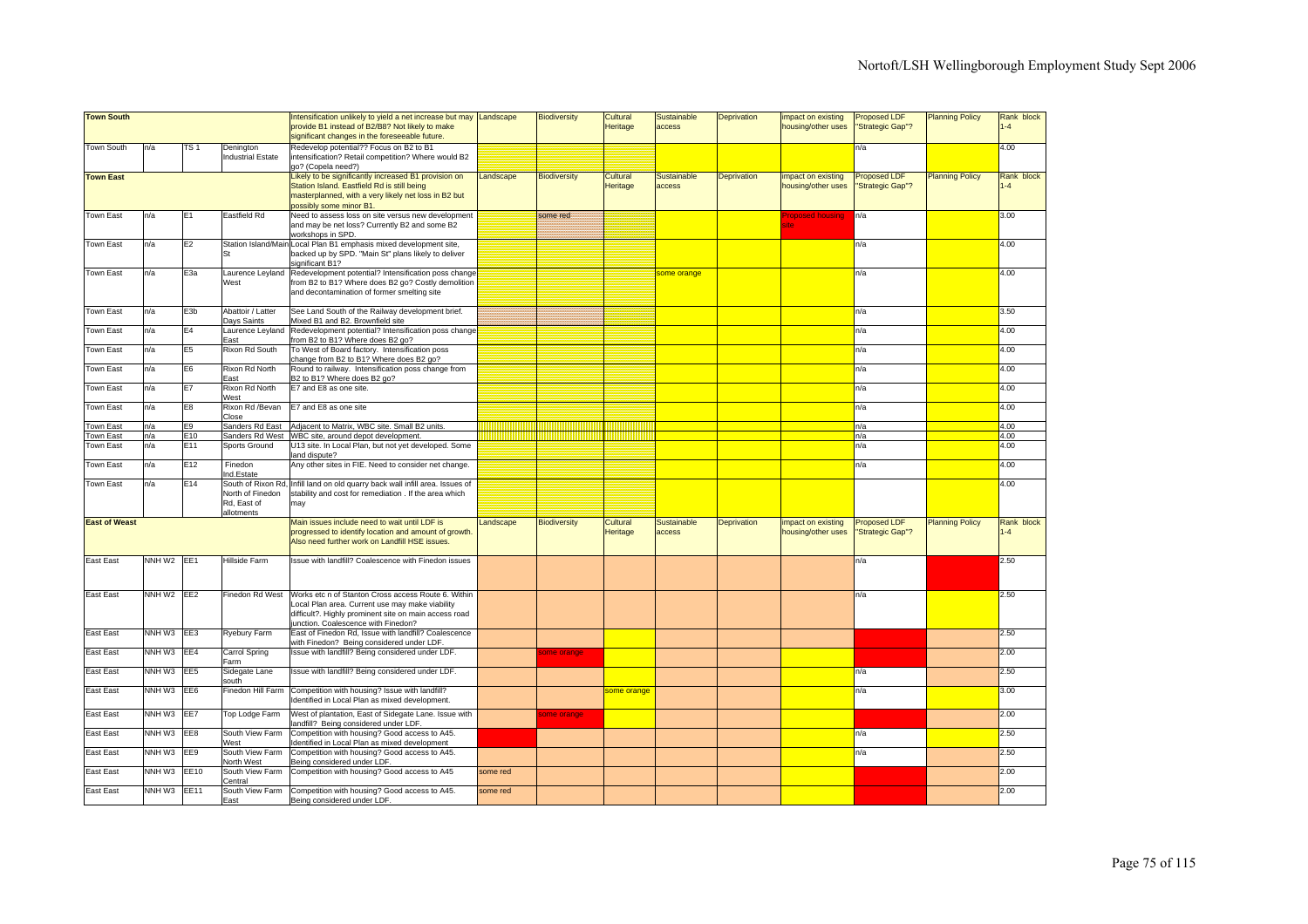| <b>North of Town</b> |                                   |                 |                                                | Main issues include need to wait until LDF is<br>progressed to identify location and amount of growth.<br>Also need further work on Landfill HSE issues.<br>Bypass route as per NCC Highways plan. | Landscape                                        | <b>Biodiversity</b> | Cultural<br>Heritage | Sustainable<br>access | <b>Deprivation</b>                                                              | impact on existing<br>housing/other uses                                      | Proposed LDF<br>"Strategic Gap"?        | <b>Planning Policy</b> | Rank block<br>$1 - 4$ |
|----------------------|-----------------------------------|-----------------|------------------------------------------------|----------------------------------------------------------------------------------------------------------------------------------------------------------------------------------------------------|--------------------------------------------------|---------------------|----------------------|-----------------------|---------------------------------------------------------------------------------|-------------------------------------------------------------------------------|-----------------------------------------|------------------------|-----------------------|
| <b>Town North</b>    | NNH W1                            | IN <sub>1</sub> | The Slips South                                | South of Great Harrowden Lodge, effectively a north<br>extention of Finedon Rd IE.                                                                                                                 |                                                  |                     |                      |                       |                                                                                 |                                                                               |                                         |                        | 2.50                  |
| <b>Town North</b>    | NNH W1                            | N <sub>2</sub>  | East of Redhill<br>Grange                      | South of golf club. Coalescence with Gt Harrowden<br>issue? Housing competition?                                                                                                                   |                                                  | some orange         | some red             |                       |                                                                                 | Harrowdens and<br><b>Redhill Grange</b>                                       | in part                                 |                        | 2.75                  |
| <b>Town North</b>    | NNH W7 N3                         |                 | West of Redhill<br>Grange                      | Coalescence with Gt Harrowden issue? Housing<br>competition? Being considered under LDF.                                                                                                           |                                                  | some red            |                      |                       | some yellow                                                                     |                                                                               | n/a                                     | some orange            | 3.00                  |
| <b>Town North</b>    | NNH W7 N4                         |                 | Wellingborough<br>Grange farm                  | North extention of Park Farm IE. Housing<br>competition?                                                                                                                                           |                                                  |                     |                      |                       | some yellow                                                                     | some yellow                                                                   | n/a                                     | some orange            | 3.25                  |
| <b>Town North</b>    | NNH W1                            | N <sub>5</sub>  | <b>Pulse Park</b>                              | Proposed business park by Bee Bee developments                                                                                                                                                     | some orange.<br>but also grade 2<br>agricultural | ome orange          |                      |                       | Currently red.<br>Developer<br>proposed<br>excellent public<br>transport links. | Possibly red as size<br>impacts on several<br>small settlement and<br>Finedon | n part                                  |                        | 1.5                   |
| <b>West Of Town</b>  |                                   |                 |                                                | Current BCW policy approach on Growth Areas<br>direction is to focus on the east and the North, but not<br>the West.                                                                               | Landscape                                        | <b>Biodiversity</b> | Cultural<br>Heritage | Sustainable<br>access | <b>Deprivation</b>                                                              | impact on existing<br>housing/other uses                                      | <b>Proposed LDF</b><br>'Strategic Gap"? | <b>Planning Policy</b> | Rank block<br>$1 - 4$ |
| <b>Town West</b>     | NNH W6 W1                         |                 | Vivian's Covert                                | Westwards expansion of town not so sustainable;<br>impact on open countryside                                                                                                                      |                                                  |                     |                      | Some red              |                                                                                 |                                                                               | n/a                                     |                        | 2.50                  |
| <b>Town West</b>     | NNH W6 W2                         |                 | Appelby Lodge<br>Farm                          | Westwards expansion of town not so sustainable;<br>impact on open countryside. Prologis.                                                                                                           | also grade 2<br>agricultural                     |                     |                      | Some red              |                                                                                 |                                                                               | n/a                                     |                        | 2.50                  |
| <b>Town West</b>     | NNH W6 W3                         |                 | Park Farm South<br>extention                   | Westwards expansion of town not so sustainable;<br>impact on open countryside                                                                                                                      | also grade 2<br>agricultural                     |                     |                      | Some red              |                                                                                 | some orange Wilby in part<br>impact                                           |                                         |                        | 2.00                  |
| <b>Town West</b>     | NNH W6 W4                         |                 | North of Glebe<br>Farm                         | Westwards expansion of town not so sustainable;<br>Coalescence with Wilby; impact on open countryside                                                                                              |                                                  |                     |                      | Some red              |                                                                                 | some orange Wilby<br>npact                                                    | n/a                                     |                        | 2.00                  |
| Town West            | NNH W6 W5                         |                 | West of Wilby<br>Roundabout<br>(Hampton Brook) | Impact on housing east of Park Farm Way. Assume<br>access under A509                                                                                                                               |                                                  |                     |                      | Some yellow           | some yellow                                                                     | <b>Vilby impact</b>                                                           | in part                                 |                        | 2.40                  |
| <b>Town West</b>     |                                   | W <sub>6</sub>  | Park Farm Huxley<br>Close                      | Within Park Farm IE and Local Plan                                                                                                                                                                 |                                                  |                     |                      |                       |                                                                                 |                                                                               |                                         |                        | 3.50                  |
| <b>South Of Town</b> |                                   |                 |                                                | Current BCW policy approach on Growth Areas<br>direction is to focus on the east and the North, but not<br>the South.                                                                              | Landscape                                        | <b>Biodiversity</b> | Cultural<br>Heritage | Sustainable<br>access | <b>Deprivation</b>                                                              | impact on existing<br>housing/other uses                                      | <b>Proposed LDF</b><br>'Strategic Gap"? | <b>Planning Policy</b> | Rank block<br>$1 - 4$ |
| <b>Town South</b>    | NNH W <sub>5</sub> S <sub>1</sub> |                 | South East of<br>Wilby Roundabout              | Coalescence with Great Doddington; southwards<br>expansion of town not so sustainable.                                                                                                             | some orange                                      |                     |                      | Some red              |                                                                                 |                                                                               |                                         |                        | 2.00                  |
| <b>Town South</b>    | NNH W <sub>5</sub> S <sub>2</sub> |                 | South of Prison                                | Coalescence with Great Doddington; southwards<br>expansion of town not so sustainable; impact on<br>open countryside                                                                               |                                                  |                     | some red             | Some red              |                                                                                 |                                                                               | n/a                                     |                        | 1.50                  |

Detailed Comments on Cultural, Biodiversity and Landscape Sensitivity Analyses by Northamptonshire County Council (North Northamptonshire Environmental Sensitivity Assessment August 2005:<br>Wellingborough. The detailed Cultu expansion areas. To the north of Wellingborough, the formal parkland around Gt Harrowden Hall represents a local landscape of high Cultural Heritage sensitivity, similarly the setting of historic settlement cores of Finedo Doddington provide further localised areas of high sensitivity north-east, west, and south of Wellingborough respectively. The important archaeological remains and historic buildings & landscape around Chester Farm provide south-east of Wellingborough.

Areas of reinstated former mineral extraction sites to the east and south-east of Wellingborough (south of Finedon and between Irchester & Wellingborough) provide areas of typically low Cultural Heritage sensitivity, although the un-reinstated quarry remains and exposed former quarry face within Irchester Country Park are identified as highly important and sensitive in terms of their industrial archaeological and geological remains

The detailed biodiversity sensitivity mapping around Wellingborough identified the largest areas land of high sensitivity as associated with the Rivers Nene (an East Midlands Strategic River Corridor) and Ise. Habitats of include species rich hedgerow and woodlands. To the south east is the potential Special Protection Area, (pSPA) of the Upper Nene Valley Gravel Pits. In addition locally notable habitats on the Liassic Slopes of semi-impro sensitive. Small areas under intensive arable production show a lower biodiversity sensitivity or greater potential for habitat regeneration.

The detailed landscape sensitivity mapping of Wellingborough shows varied patches of sensitivity across the area, the most sensitive being to the north, south and south-east of the town. To the north, the landscape affords elements such as Great Harrowden parkland, the settlement of Finedon, Finedon Callybanks and the Ise Valley. To the south and south-east, the landscape is dominated by views of Wellingborough and the Nene Valley.

A 'quiet' plateau landscape exists to the west, to the east and south sits a broad valley landscape though both landscapes loose visual connectivity to the town due to landform' and features such as woodland. Areas of low sensitivity exist where the intrinsic quality is unsettled, views outwards are limited and connectivity to the town is clearly evident.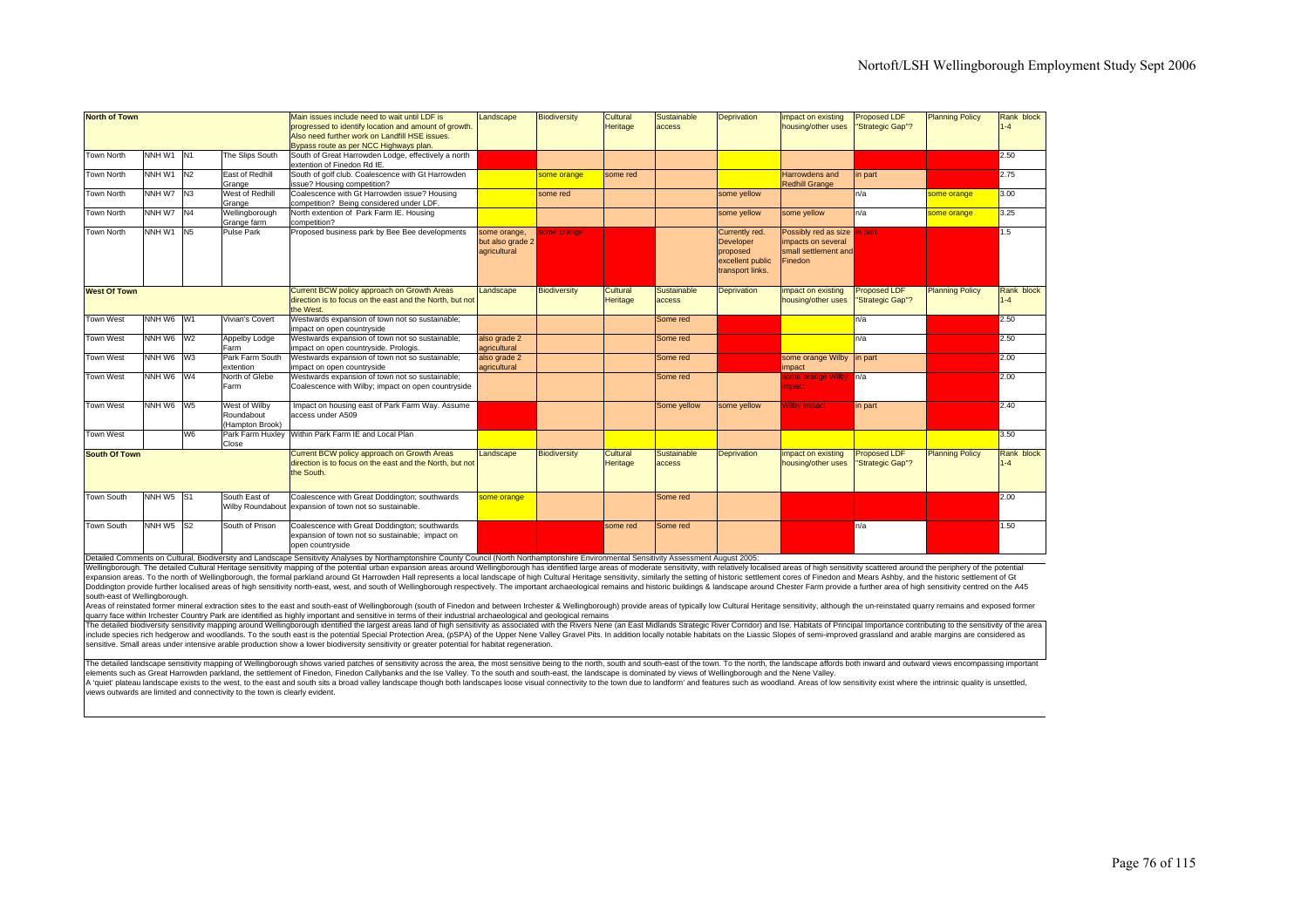|                    |                  | Chapter 5 : Key sites deliverability table - summary                                               |                |                   |             |                              |                                     |                    |                  |              |                                                                           |
|--------------------|------------------|----------------------------------------------------------------------------------------------------|----------------|-------------------|-------------|------------------------------|-------------------------------------|--------------------|------------------|--------------|---------------------------------------------------------------------------|
|                    |                  | (Green is most deliverable, then light green, then yellow, then orange with red least deliverable) |                |                   |             |                              |                                     |                    |                  |              |                                                                           |
| Site               | Site No.         | <b>Name</b>                                                                                        | Deliverability | <b>Gross Area</b> | Developable |                              | <b>Developable Most Deliverable</b> | <b>Most</b>        | <b>Next most</b> |              | <b>Next most General Comments</b>                                         |
|                    |                  |                                                                                                    | Rank           | (ha)              |             | Area B1 (ha) Area B2/B8 (ha) | <b>B1</b>                           | <b>Deliverable</b> | deliverable      | deliverable  |                                                                           |
|                    |                  |                                                                                                    |                |                   |             |                              |                                     | <b>B2/B8</b>       | <b>B1</b>        | <b>B2/B8</b> |                                                                           |
| <b>Town Centre</b> |                  |                                                                                                    |                |                   |             |                              |                                     |                    |                  |              | (NB areas are estimations)                                                |
| <b>Town Centre</b> | TC1              | <b>High St</b>                                                                                     |                | 3.6               | 1.0         | 0.0                          | 1.0                                 |                    |                  |              | See Development Brief.                                                    |
| <b>Town Centre</b> | TC <sub>2</sub>  | Church Street (Tresham)                                                                            |                | 1.3               | 0.2         | 0.0                          | 0.2                                 |                    |                  |              | Estimate as development brief not yet completed                           |
| Town Centre        | TC3              | Market sq area                                                                                     |                | 2.1               | 0.4         | 0.0                          | 0.4                                 |                    |                  |              | Estimate as development brief not yet completed                           |
| Town Centre        | TC5              | Swansgate                                                                                          |                | 3.9               | 0.4         | 0.0                          | 0.4                                 |                    |                  |              | Sheep Street offices and future potential with redevelopment              |
| <b>Town Centre</b> | TC6              | West Villa Rd                                                                                      |                | 1.1               | 0.0         | 0.0                          |                                     |                    |                  |              | Unlikely net B1 increase                                                  |
| Town Centre        | TC7              | Tithe Barn Rd South                                                                                |                | 0.5               | 0.0         | 0.0                          |                                     |                    |                  |              | Unlikely net B1 increase                                                  |
| Town Centre        | TC8              | Castle East                                                                                        |                | 1 <sub>0</sub>    | 0.0         | 0.0                          |                                     |                    |                  |              | More likely housing                                                       |
| <b>Town Centre</b> | TC <sub>9</sub>  | Saxby's Factory                                                                                    |                | 2.6               | 2.0         | 0.0                          | 2.0                                 |                    |                  |              | No planning designation yet.                                              |
| Town Centre        | <b>TC10</b>      | <b>Midland Rd</b>                                                                                  |                | 1.0               | 1.0         | 0.0                          | 1.0                                 |                    |                  |              | General redevelopment estimate                                            |
| Town Centre        | TC11             | Victoria Rd                                                                                        |                | 1.7               | 0.0         | 0.0                          |                                     |                    |                  |              | Intensification of Matalan area site likely to remain retail              |
| Town Centre        | TC12             | Cambridge St North                                                                                 |                | 0.8               | 0.0         | 0.0                          |                                     |                    |                  |              | Intensification of Cambridge St rear likely to be retail                  |
| <b>Town Centre</b> | <b>TC14</b>      | Park St west                                                                                       |                | 0.5               | 0.0         | 0.0                          |                                     |                    |                  |              | Intensification likely to be retail                                       |
| <b>Town Centre</b> | <b>TC 15</b>     | Park Rd/ Alma St north                                                                             |                | 0.1               | 0.0         | 0.0                          |                                     |                    |                  |              | Intensification likely to be retail                                       |
| Town Centre        | TC 16            | HerriotsLane/ Salem Lane                                                                           |                | 2.3               | 0.0         | 0.0                          |                                     |                    |                  |              | Intensification likely to be retail                                       |
|                    |                  | Sub total                                                                                          |                |                   | 5.0         |                              |                                     |                    |                  |              | Assumed total for all the town centre sites                               |
| <b>Town South</b>  |                  |                                                                                                    |                |                   |             |                              |                                     |                    |                  |              |                                                                           |
| Town South         | $\overline{TS1}$ | Dennington Industrial                                                                              |                | 41.8              | 1.0         | 0.0                          | 1.0                                 |                    |                  |              | Estimate of possible redevelopment of B2 to B1. NB some                   |
|                    |                  | Estate                                                                                             |                |                   |             |                              |                                     |                    |                  |              | redevelopment of B2 into higher quality B2 or retail may occur but is not |
|                    |                  |                                                                                                    |                |                   |             |                              |                                     |                    |                  |              | counted in total                                                          |
| <b>Town East</b>   |                  |                                                                                                    |                |                   |             |                              |                                     |                    |                  |              |                                                                           |
| Town East          | E1               | <b>Eastfield Rd</b>                                                                                |                | 20.0              | 1.0         | 0.0                          |                                     |                    | 1.0              |              | Would need a major shift to increase this figure from current promoted    |
|                    |                  |                                                                                                    |                |                   |             |                              |                                     |                    |                  |              | housing dominated schemes to a mixed housing and B1. Traffic issues.      |
|                    |                  |                                                                                                    |                |                   |             |                              |                                     |                    |                  |              |                                                                           |
| Town East          | E2               | Station Island/Main St                                                                             |                | 14.0              | 7.0         | 0.0                          | 7.0                                 | 0.0                |                  |              | Based on planning permission, but Bee Bee application expected soon.      |
|                    |                  |                                                                                                    |                |                   |             |                              |                                     |                    |                  |              | Uncertain area, may increase B1.                                          |
| Town East          | E3a              | Lawrence Leyland West                                                                              |                | 9.7               | 1.0         | $-1.0$                       | 1.0                                 | $-1.0$             |                  |              | Change from B2 to B1. Commercial deliverability will be difficult without |
|                    |                  |                                                                                                    |                |                   |             |                              |                                     |                    |                  |              | intervention funding, so devilverable area reduced.                       |
| Town East          | E3b              | Abbatoir / Latter Days                                                                             |                | 4.1               | 2.0         | 0.0                          | 2.0                                 | 0.0                |                  |              | Change from B2 to B1, but then new B2 as well                             |
|                    |                  | Saints                                                                                             |                |                   |             |                              |                                     |                    |                  |              |                                                                           |
| Town East          | E4               | Lawrence Leyland East                                                                              |                | 7.0               | 1.0         | $-1.0$                       | 1.0                                 | $-1.0$             |                  |              | Change from B2 to B1. Check area. Commercial deliverability will be       |
|                    |                  |                                                                                                    |                |                   |             |                              |                                     |                    |                  |              | difficult without intervention funding, so devilverable area reduced.     |
|                    |                  |                                                                                                    |                |                   |             |                              |                                     |                    |                  |              |                                                                           |
| Town East          | E <sub>5</sub>   | Rixon Rd South                                                                                     |                | 2.7               | 0.2         | 1.2                          | 0.2                                 | 1.2                |                  |              | Some loss of B2                                                           |
| Town East          | E6               | Rixon Rd North East                                                                                |                | 3.3               | 0.5         | 1.5                          | 0.5                                 | 1.5                |                  |              | Some change from B2 to B1, but then new B2 as well                        |
| <b>Town East</b>   | E7               | Rixon Rd North West                                                                                |                | 3.9               | 0.5         | 1.5                          | 0.5                                 | 1.5                |                  |              | Some change from B2/B8 to B1, but then new B2 as well                     |
| <b>Town East</b>   | E8               | Rixon Rd /Bevan Close                                                                              |                | 2.7               | 0.5         | 2.2                          | 0.5                                 | 2.2                |                  |              | Some change from B2 to B1, but then new B2 as well                        |
| Town East          | E9               | Sanders Rd East                                                                                    |                | 0.8               | 0.0         | 0.8                          | 0.0                                 | 0.8                |                  |              |                                                                           |
| Town East          | E <sub>10</sub>  | Sanders Rd West                                                                                    |                | 2.5               | 0.0         | 1.4                          | 0.0                                 | 1.4                |                  |              | 3.3 acres in 5 plots                                                      |
| Town East          | E11              | OG Park                                                                                            |                | 11.6              | 4.0         | 5.3                          | 4.0                                 | 5.3                |                  |              | 23 acres, 9.3ha (tbc)                                                     |
| Town East          | E12              | Finedon Ind.Estate                                                                                 |                | 2.0               | 0.0         | 2.0                          | 0.0                                 | 2.0                |                  |              | General redevelopment estimate in unspecified locations                   |
| Town East          | E <sub>13</sub>  | <b>Stanton Cross sites</b>                                                                         |                | 47.8              | 13.3        | 28.0                         | 13.3                                | 28.0               |                  |              | Assume floodplain land can be included -though under review. (25.8ha      |
|                    |                  |                                                                                                    |                |                   |             |                              |                                     |                    |                  |              | B8 and 12.8ha B2) Bovis application had 22.5ha B1 Assume 50/50            |
|                    |                  |                                                                                                    |                |                   |             |                              |                                     |                    |                  |              | split with Lawrence Leyland/Station Island, being 11.3 plus some 2ha      |
|                    |                  |                                                                                                    |                |                   |             |                              |                                     |                    |                  |              | B1 in neighbourhood centre and other mixed development sites.             |
|                    |                  |                                                                                                    |                |                   |             |                              |                                     |                    |                  |              |                                                                           |
| <b>Town East</b>   | E <sub>14</sub>  | South of Rixon Rd, North of                                                                        |                | 5.5               | 0.5         | 2.0                          | 0.5                                 | 2.0                |                  |              | Difficult ground limits development                                       |
|                    |                  | Finedon Rd, East of                                                                                |                |                   |             |                              |                                     |                    |                  |              |                                                                           |
|                    |                  | allotments                                                                                         |                |                   |             |                              |                                     |                    |                  |              |                                                                           |
|                    |                  |                                                                                                    |                |                   |             |                              |                                     |                    |                  |              |                                                                           |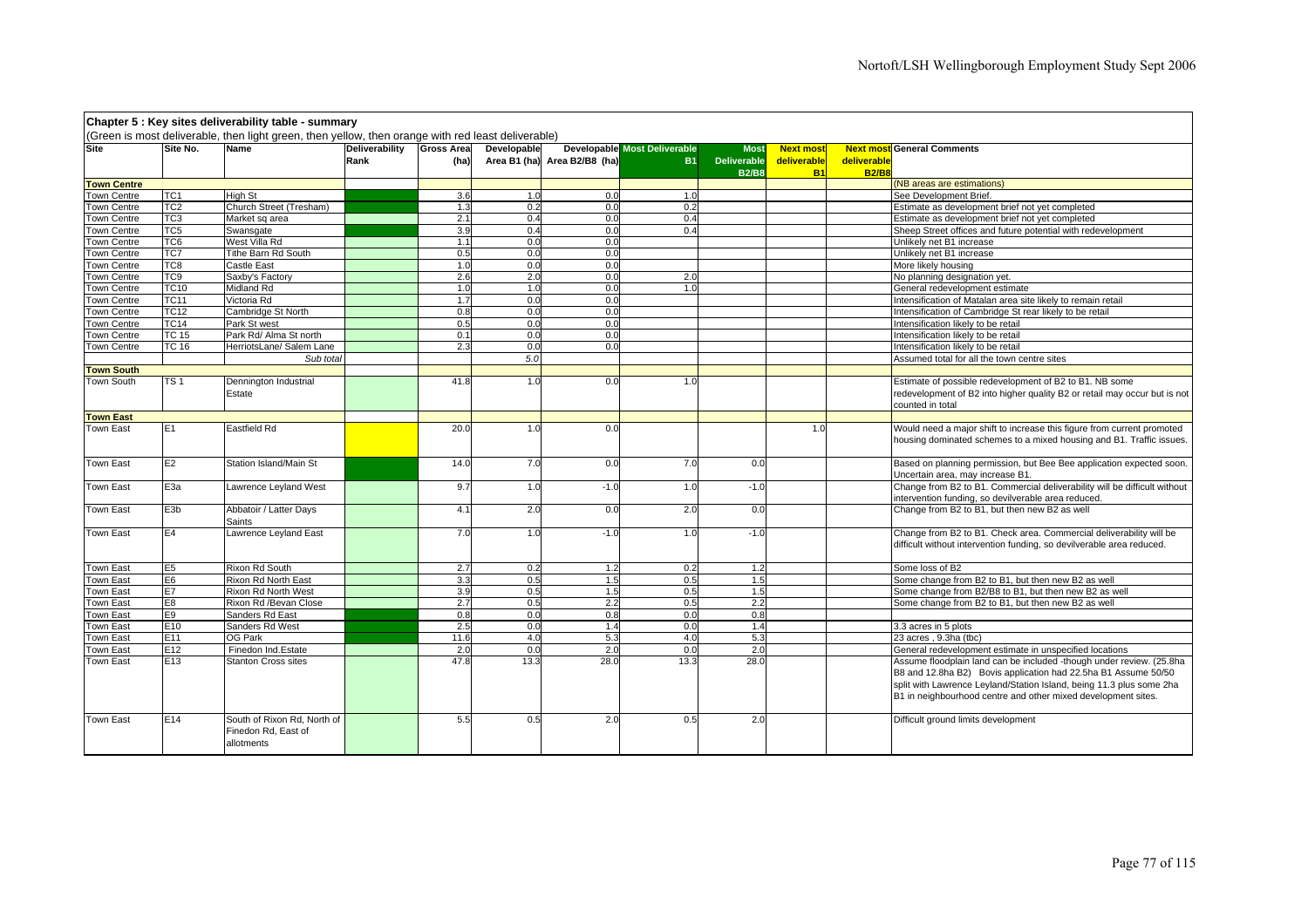| <b>East of Weast</b>                |                 |                                        |      |      |      |                |              |                  |                        |                                                                                                                                                                                                                                                                               |
|-------------------------------------|-----------------|----------------------------------------|------|------|------|----------------|--------------|------------------|------------------------|-------------------------------------------------------------------------------------------------------------------------------------------------------------------------------------------------------------------------------------------------------------------------------|
| <b>East East</b>                    | EE <sub>1</sub> | Hillside Farm                          | 55.7 | 8.0  | 8.0  |                |              | 8.0              |                        | 8.0 Sloping site. Need to keep below Finedon.                                                                                                                                                                                                                                 |
| <b>East East</b>                    | EE <sub>2</sub> | <b>Finedon Rd West</b>                 | 5.4  | 1.0  | 0.0  |                |              | 1.0              |                        | 0.0 Road junctions and brook limit area                                                                                                                                                                                                                                       |
| <b>East East</b>                    | EE3             | Ryebury Farm                           | 6.9  | 0.0  | 1.0  |                |              | 0.0              | 1.0                    |                                                                                                                                                                                                                                                                               |
| <b>East East</b>                    | EE4             | Carrol Spring Farm                     | 7.0  | 1.0  | 2.0  |                |              |                  |                        |                                                                                                                                                                                                                                                                               |
| <b>East East</b>                    | EE <sub>5</sub> | Sidegate Lane south                    | 30.9 | 3.0  | 20.0 |                |              | 3.0              |                        | 20.0 assume mixed development but mainly employment due to landfill                                                                                                                                                                                                           |
| <b>East East</b>                    | EE <sub>6</sub> | Finedon Hill Farm                      | 24.6 | 2.0  | 0.0  |                |              | 2.0              |                        | 0.0 assume mixed development but mainly residential                                                                                                                                                                                                                           |
| <b>East East</b>                    | EE7             | Top Lodge Farm                         | 10.3 | 0.5  | 2.0  |                |              |                  |                        |                                                                                                                                                                                                                                                                               |
| <b>East East</b>                    | EE8             | South View Farm West                   | 18.4 | 2.0  | 0.0  |                |              |                  |                        | assume mixed development but mainly residential                                                                                                                                                                                                                               |
| <b>East East</b>                    | EE9             | South View Farm North<br>West          | 12.8 | 4.0  | 0.0  |                |              | 4.0              |                        | 0.0 assume mixed development but mainly residential                                                                                                                                                                                                                           |
| <b>East East</b>                    | EE10            | South View Farm Central                | 20.4 | 1.0  | 2.0  |                |              |                  |                        | assume mixed development but mainly residential                                                                                                                                                                                                                               |
| <b>East East</b>                    | <b>EE11</b>     | South View Farm East                   | 33.6 | 2.0  | 4.0  |                |              |                  |                        | assume mixed development but mainly residential                                                                                                                                                                                                                               |
| <b>North of Town</b>                |                 |                                        |      |      |      |                |              |                  |                        |                                                                                                                                                                                                                                                                               |
| <b>Town North</b>                   | N <sub>1</sub>  | The Slips South                        | 14.7 | 1.0  | 10.0 |                |              | 1.0              |                        | 10.0 B1 could increase if significant new accesses                                                                                                                                                                                                                            |
| <b>Town North</b>                   | N <sub>2</sub>  | East of Redhill Grange                 | 34.1 | 2.0  | 4.0  |                |              | 2.0              |                        | 4.0 assume mixed development but mainly residential                                                                                                                                                                                                                           |
| <b>Town North</b>                   | N <sub>3</sub>  | West of Redhill Grange                 | 67.6 | 15.0 | 0.0  | 15.0           | 0.0          |                  |                        | Major employment investment site. Assume mixed development but<br>mainly residential, but with offices alongside new bypass                                                                                                                                                   |
| <b>Town North</b>                   | N <sub>4</sub>  | Wellingborough Grange<br>Farm          | 36.0 | 15.0 | 15.0 | 15.0           | 15.0         |                  |                        | Major employment investment site.                                                                                                                                                                                                                                             |
| <b>Town North</b>                   | N <sub>5</sub>  | North of the Slips                     | 88.7 | 0.0  | 0.0  |                |              |                  |                        |                                                                                                                                                                                                                                                                               |
| <b>West Of Town</b>                 |                 |                                        |      |      |      |                |              |                  |                        |                                                                                                                                                                                                                                                                               |
| <b>Town West</b>                    | W1              | <b>Vivians Covert</b>                  | 18.9 | 1.0  | 8.0  |                |              | 1.0              |                        | 8.0 Pylons                                                                                                                                                                                                                                                                    |
| <b>Town West</b>                    | W <sub>2</sub>  | Corrie's Spinney                       | 63.4 | 1.0  | 40.0 |                |              | 1.0              | 40.0                   |                                                                                                                                                                                                                                                                               |
| <b>Town West</b>                    | W <sub>3</sub>  | Park Farm South extention              | 35.7 | 1.0  | 8.0  |                |              |                  |                        | Pylons                                                                                                                                                                                                                                                                        |
| <b>Town West</b>                    | W <sub>4</sub>  | South of Park Farm Way                 | 53.6 | 4.0  | 30.0 |                |              |                  |                        |                                                                                                                                                                                                                                                                               |
| <b>Town West</b>                    | W <sub>5</sub>  | South East of Wilby<br>(Hampton Brook) | 86.7 | 15.0 | 15.0 |                |              | 15.0             |                        | 15.0 This site is marginal as a priority site because of the road infrastructure<br>costs currently requiring significant housing to pay for the scheme. It is<br>also not identified in the emerging CSS. However is an ideal                                                |
| <b>Town West</b>                    | W <sub>6</sub>  | Park Farm Huxley Close                 | 3.7  | 0.0  | 3.0  |                | 3.0          |                  |                        |                                                                                                                                                                                                                                                                               |
| <b>South Of Town</b>                |                 |                                        |      |      |      |                |              |                  |                        |                                                                                                                                                                                                                                                                               |
| <b>Town South</b>                   | S <sub>1</sub>  | South West of Wilby                    | 33.3 | 15.0 | 0.0  |                |              |                  |                        |                                                                                                                                                                                                                                                                               |
|                                     |                 | Roundabout                             |      |      |      |                |              |                  |                        |                                                                                                                                                                                                                                                                               |
| <b>Town South</b>                   | S <sub>2</sub>  | South of Prison                        | 21.0 | 5.0  | 10.0 |                |              |                  |                        |                                                                                                                                                                                                                                                                               |
| <b>Small Towns / Large Villages</b> |                 |                                        |      |      |      |                |              |                  |                        |                                                                                                                                                                                                                                                                               |
| <b>Small Towns</b>                  | ST <sub>1</sub> | No specific sites                      |      | 2.0  | 5.0  |                |              | 2.0              |                        | 5.0 No specific sites have been identified., but sites are expected to come<br>forward and need to be judged on their own planning merits. A general<br>policy in the LDF might consider a suitable policy framework to<br>encourage this.                                    |
| <b>Rural Areas/Villages</b>         |                 |                                        |      |      |      |                |              |                  |                        |                                                                                                                                                                                                                                                                               |
| Rural                               | RV <sub>1</sub> | No specific sites                      |      | 5.0  | 0.0  | 5.0            |              |                  |                        | No specific sites have been identified., but sites are expected to come<br>forward and need to be judged on their own planning merits. A general<br>policy in the LDF might consider a suitable policy framework to<br>encourage this. Suggested sites limited to 0.5ha each. |
|                                     |                 |                                        |      |      |      | 71.5           | 61.9         | 41.0             |                        | 111.0 TOTALS (ha)                                                                                                                                                                                                                                                             |
|                                     |                 |                                        |      |      |      | Most deliv. B1 | Most deliv.  | <b>Next most</b> | <b>Next most</b>       |                                                                                                                                                                                                                                                                               |
|                                     |                 |                                        |      |      |      |                | <b>B2/B8</b> |                  | deliv. B1 deliv. B2/B8 |                                                                                                                                                                                                                                                                               |